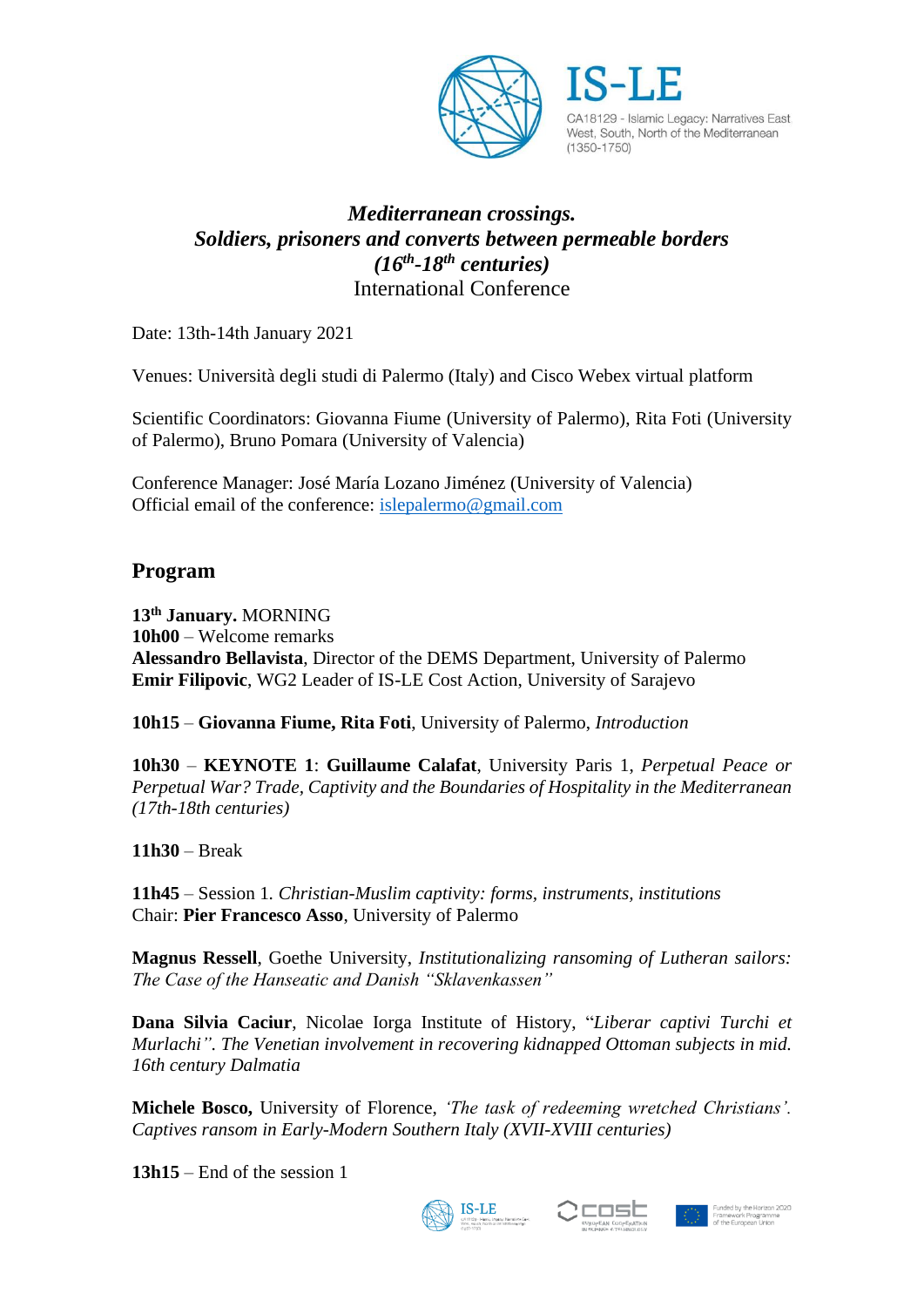

CA18129 - Islamic Legacy: Narratives East, West, South, North of the Mediterranean  $(1350 - 1750)$ 

**13th January.** AFTERNOON **16h00** - Session 2. *Life as converts. Slaves and Renegades* Chair: **Valentina Favarò**, University of Palermo

**Giulia Bonazza**, University Ca' Foscari, *Conversions of captives and slaves in Mediterranean in the 18th century: the cases of Rome and Venice*

**Francesco Caprioli¸** Universidad Autónoma de Madrid, *The Mediterranean Networks of the Kapudan Pasha Uluç Ali: Slaves and Renegades between Personal Diplomacy and Ottoman Foreign Policy (1568-1585)*

**17h00** – Break

#### **17h15**

**Ferenc Tóth**, Institute of History of the Research Center for the Humanities Budapest, *Adventurers, Deserters or Advisers? The Role of Renegades in the Service of the Ottoman Empire during the First Half of the 18th Century*

**Emrah Safa Gürkan,** İstanbul 29 Mayıs University, *À la recherche d'une famille perdue: Conversion, Memory and the "Cicala Connection" in Sixteenth-Century Mediterranean*

**18h15** – End of the session 2

### **14th January.** MORNING

**10h00** – **KEYNOTE 2**: **Maria Fusaro**, University of Exeter, *The Legal Framework of Long-Distance Trade: Ius Commune, Common Law and Islamic Laws in the Early Modern Mediterranean*

**11h00** – Session 3. *Slavery and captivity: legislation, international agreements, diplomatic networks*  Chair: **Ida Fazio**, University of Palermo

**Aneliya Stoyanova**, Center of Advanced Studies Sofia, *An Example for Inner-dynastic Cooperation: Imperial Support in Redeeming Spanish Subjects from Ottoman Captivity after the Battle of Djerba (1560). The Case of Álvaro de Sande*

**Viorel Panaite**, University of Bucharest, *Setting free French Captives in the Ottoman Mediterranean at late-sixteenth and early-seventeenth century. Legal and Diplomatic Questions*





Framework Programr<br>of the European Unior